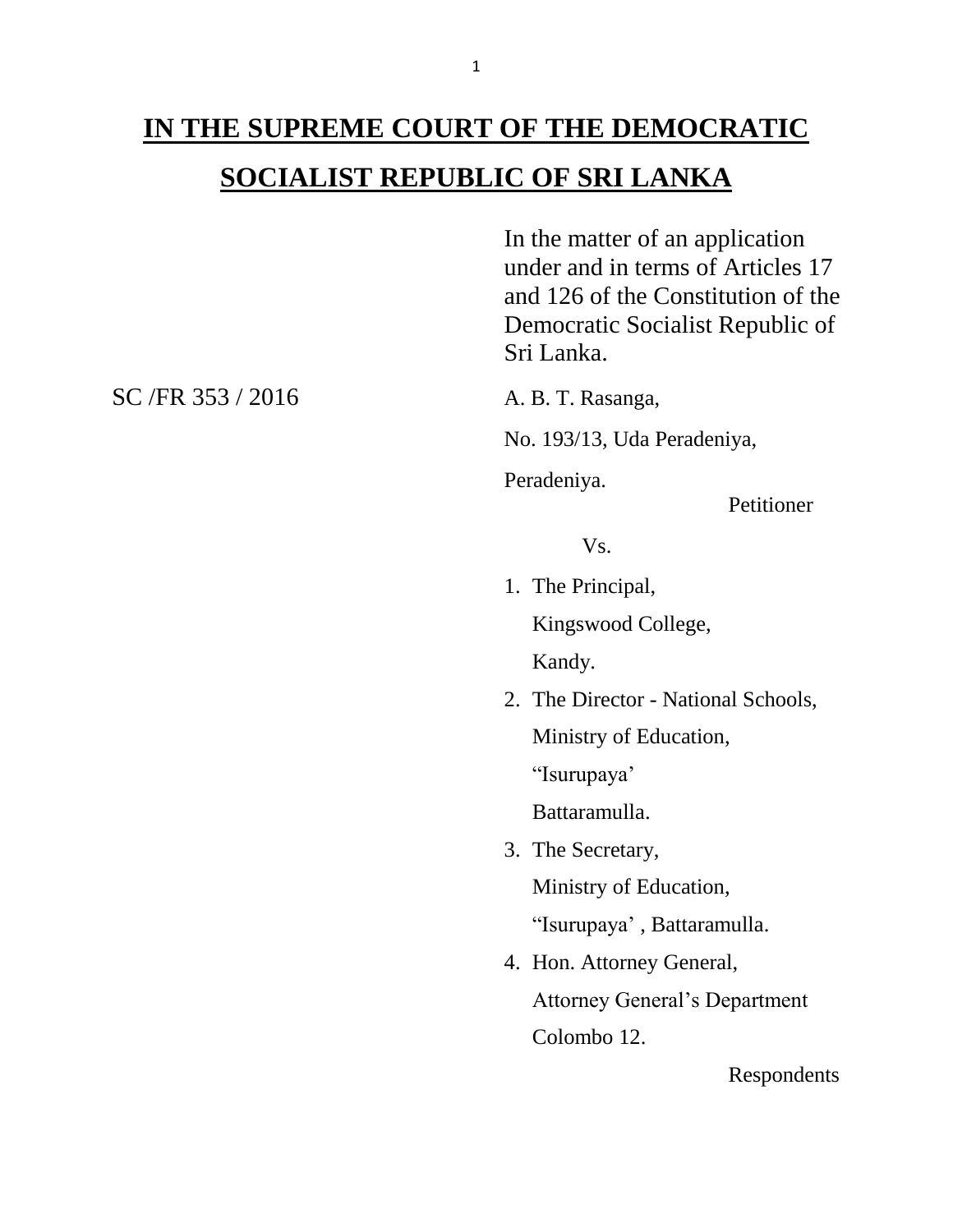| <b>BEFORE</b>     |                      | PRIYASATH DEP, PC, CJ.                |
|-------------------|----------------------|---------------------------------------|
|                   |                      | PRIYANTHA JAYAWARDENA, PC, J.         |
|                   |                      | UPALY ABEYRATHNE, J.                  |
|                   |                      |                                       |
| <b>COUNSEL</b>    |                      | Elmore Perera for the Petitioner      |
|                   |                      | Suren Gnanaraj SC for the Respondents |
| <b>ARGUED ON</b>  | $\ddot{\phantom{a}}$ | 01.06.2017                            |
| <b>DECIDED ON</b> |                      | 04.08.2017                            |

## UPALY ABEYRATHNE, J.

The Petitioner has complained to this court that his fundamental right to equality guaranteed by Article 12(1) of the Constitution of Sri Lanka has been infringed by the  $1<sup>st</sup>$  Respondent, by refusing admission of his son, A. B. Abishek Anuhas to Grade 01 of Kingswood College, Kandy.

The Petitioner, in his application dated  $6<sup>th</sup>$  October, 2016, has averred that he was baptised as a Cristian on  $15<sup>th</sup>$  April 1979 and his wife Samanthika Swarnamali was baptised on  $16<sup>th</sup>$  October 1994. Their son, A. B. Abishek Anuhas who was born on  $17<sup>th</sup>$  April 2011, who was baptised on  $12<sup>th</sup>$  June, 2011. Their place of residence placed within the limits of administrative district of Kandy. He had averred that his son A. B. Abishek Anuhas possesses the basic qualifications necessary to gain admission to Kingswood College, Kandy in accordance with Paragraphs 2.0 and 3.6 of the Instructions and Regulations regarding admission of Children to Grade 01, 2017. On 23.06.2016, the Petitioner had submitted a school admission application to the  $1<sup>st</sup>$  Respondent, for admission of his son to Grade 01 in Kingswood College in 2017 under the quota allocated to Christian students.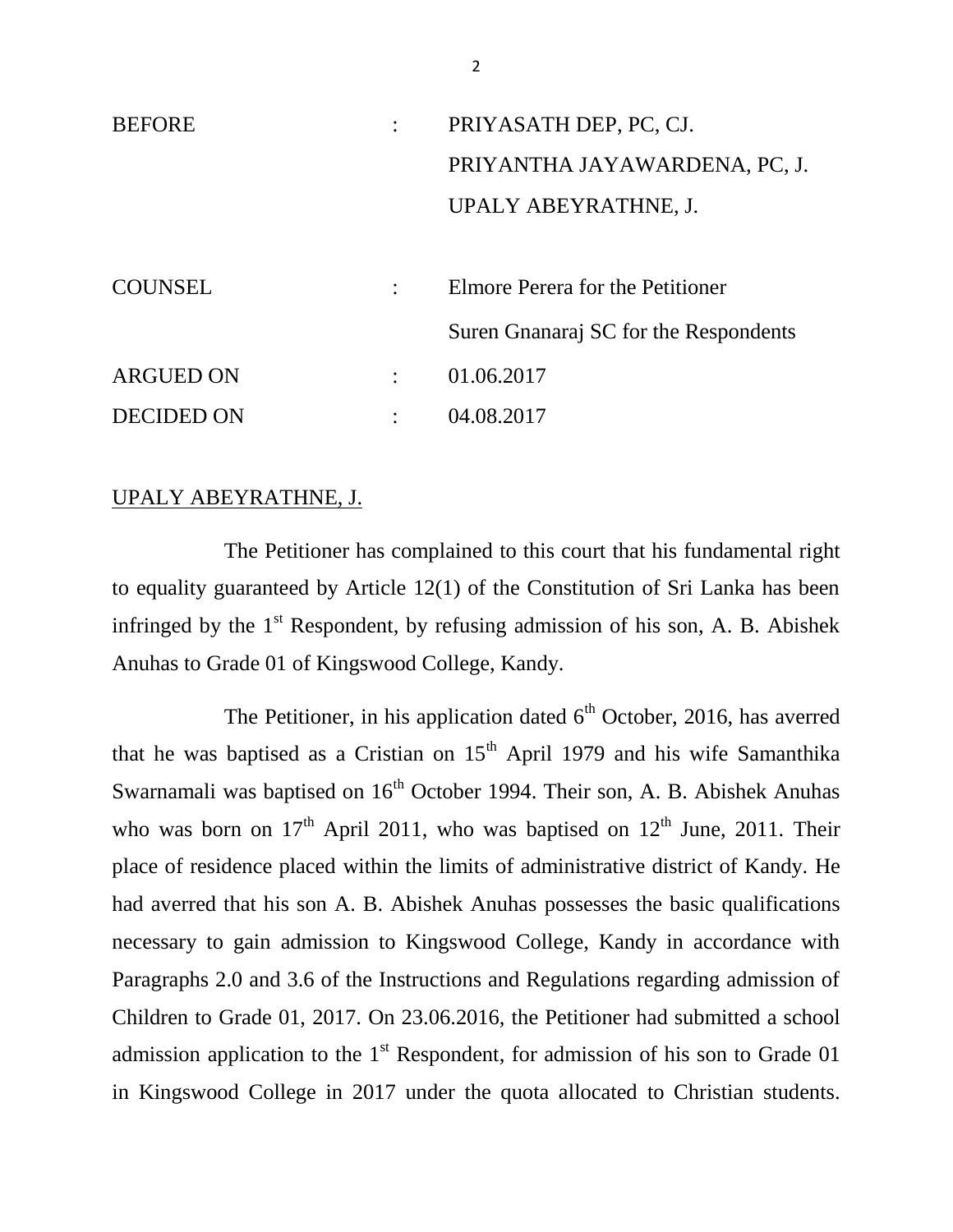After the interview, on 30.09.2016, a list of selection was posted on the school notice board indicating that his son had not been selected for admission but had been placed as No. 6 on a ''waiting list'.

The Petitioner contended that his son was entitled to gain admission to Grade 01, of Kingswood College in 2017 upon the document produced with the petition marked P 11. The Petitioner has produced P 11 in order to consider his application in terms of Regulation 3.2 of the Instructions related to the admission of children to Grade 01 in the Government Schools for the year 2017. Said Regulation 3.2 stipulates that "In filling vacancies in schools vested to government under Assisted Schools and Training Schools (Special Provisions) Act No 05 of 1960 and Assisted Schools and Training Schools (Supplementary Provisions) Act No 08 of 1961, the proportion of children belonging to different religions at the time of vesting the school to the government will be taken into consideration and the number of vacancies in the said school shall be accordingly divided among different religions and categories. …."

The 1<sup>st</sup> Respondent, in paragraph 10 of the statement of objection, answering the paragraph 13 of the petition which has been set out on P 11, has averred that there was no record or log entry available in the school which shows the number of Christian students who were studying at the Kingswood College in the year 1961. In the absence of confirmed statistics relating to the religious composition of students enrolled at Kingswood College in the year 1961, the school is unable to implement Clause 3.2 of the School Admission Circular marked R 1.

Accordingly, the  $1<sup>st</sup>$  Respondent has admitted that he was unable to implement Clause 3.2 of the Instructions related to the admission of children to